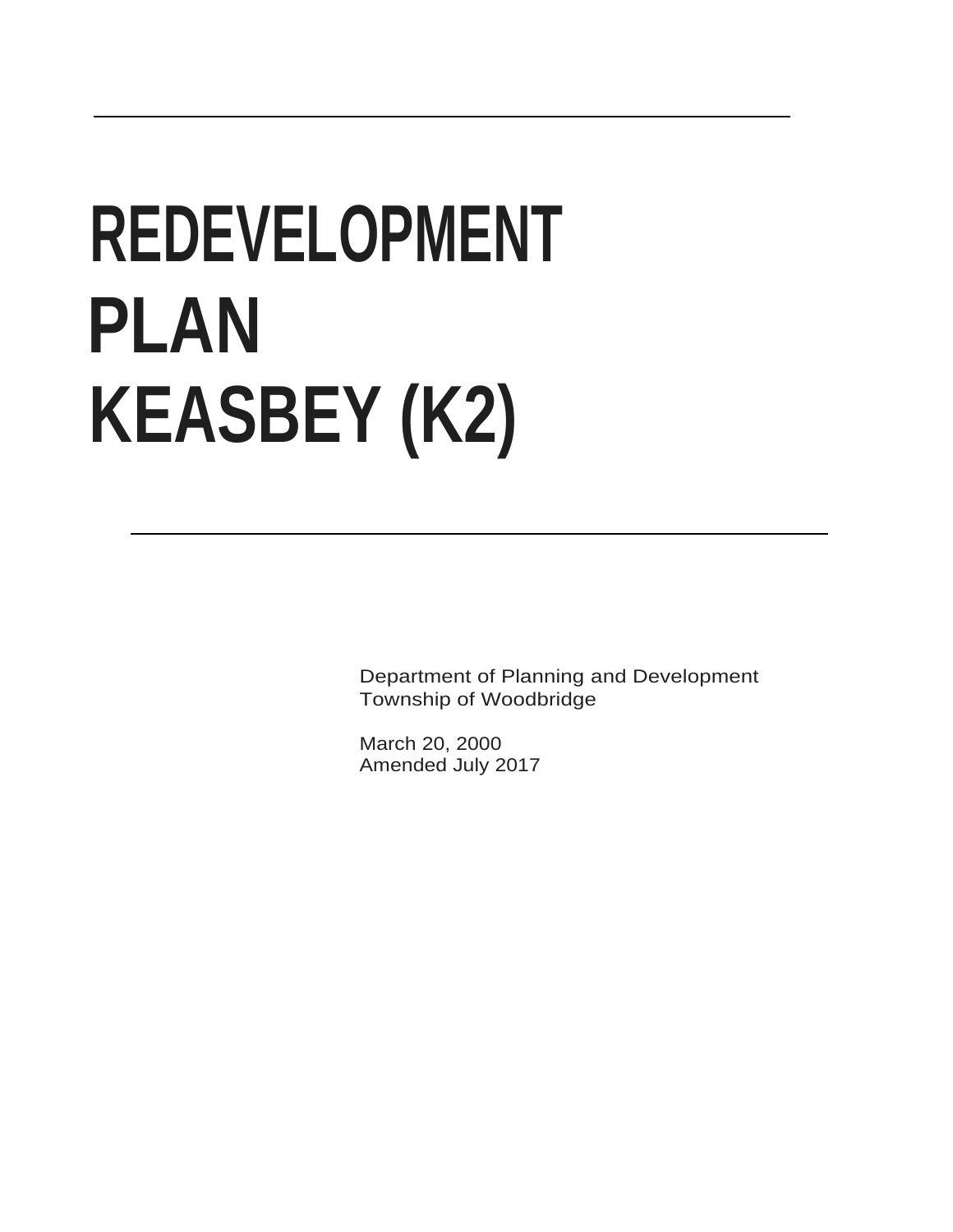# **I. Description of the Project Area**

# **A. Location**

The project area is located in the Keasbey section of Woodbridge Township, south of Industrial Avenue, and in the Port Reading section of the township, south of Port Reading Avenue.

## **B. Boundaries**

The boundaries of the project area include the following:

## **Keasbey:**

The Keasbey Redevelopment Area is located south of Industrial Highway. The other boundary lines include the Edison Township border to the west, the Raritan River to the south and the Tenneco and Woodbridge Township properties to the east.

## **C. Properties**

The following properties are included within the redevelopment project area:

| <b>Keasbey</b> |            |              |                |  |
|----------------|------------|--------------|----------------|--|
| <b>Block</b>   | Lots       | <b>Block</b> | Lots           |  |
| 41C            | 3B: 3R, 4B | 75           | 1A,1B          |  |
| 51             | 1.B        | 75           | 1C, 1D         |  |
| 52             | 1          | 76           | 1A, 1B         |  |
| 51             | 1, 1R, 2B  | 76           | 1 <sup>C</sup> |  |
| 51             | 2, 2C      | 81           |                |  |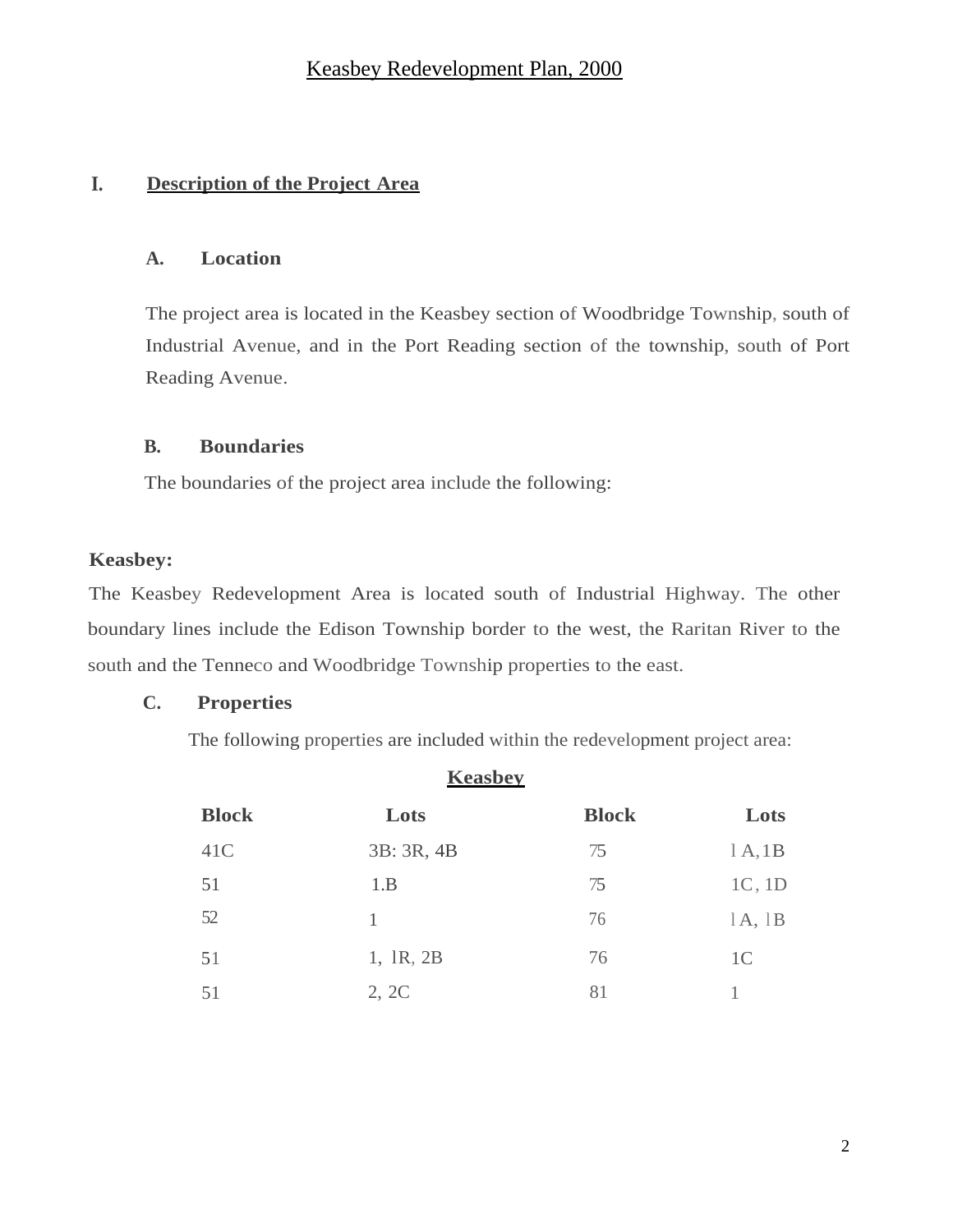| <b>Block</b> | Lots      | <b>Block</b> | Lots        |
|--------------|-----------|--------------|-------------|
| 51           | 3,5       | 80           | 1, 2        |
| 75           | 1         | 88           |             |
| 58           | 1,5B      | 89A          | 2           |
| 61           | 1A, 1B, 2 | <b>90A</b>   | lB          |
| 61A          | I         | 134          | 100B        |
| 62           | 3         | 58           | 5A(Conrail) |

It is anticipated that this plan could, at a future date, be amended to expand the boundaries of the redevelopment area to include additional portions of the abutting industrial area. The proceeding development standards have been considered and crafted contemplating that possibility.

#### **II. Project Objectives**

\*The primary objective of this Redevelopment Plan is to eliminate those conditions which cause the area to be considered an "area in need of redevelopment," where practically possible.

\*To enhance the existing industrial area of Port Reading and Keasbey, and to promote the health, safety and general welfare of the area through redevelopment of the included parcels.

\*The Township seeks to generate new ratables within the industrial water- front.

\*The Township seeks to see the remediation of contamination on the parcels and to bring these sites to market) thereby allowing for their development and the creation of thousands of new jobs.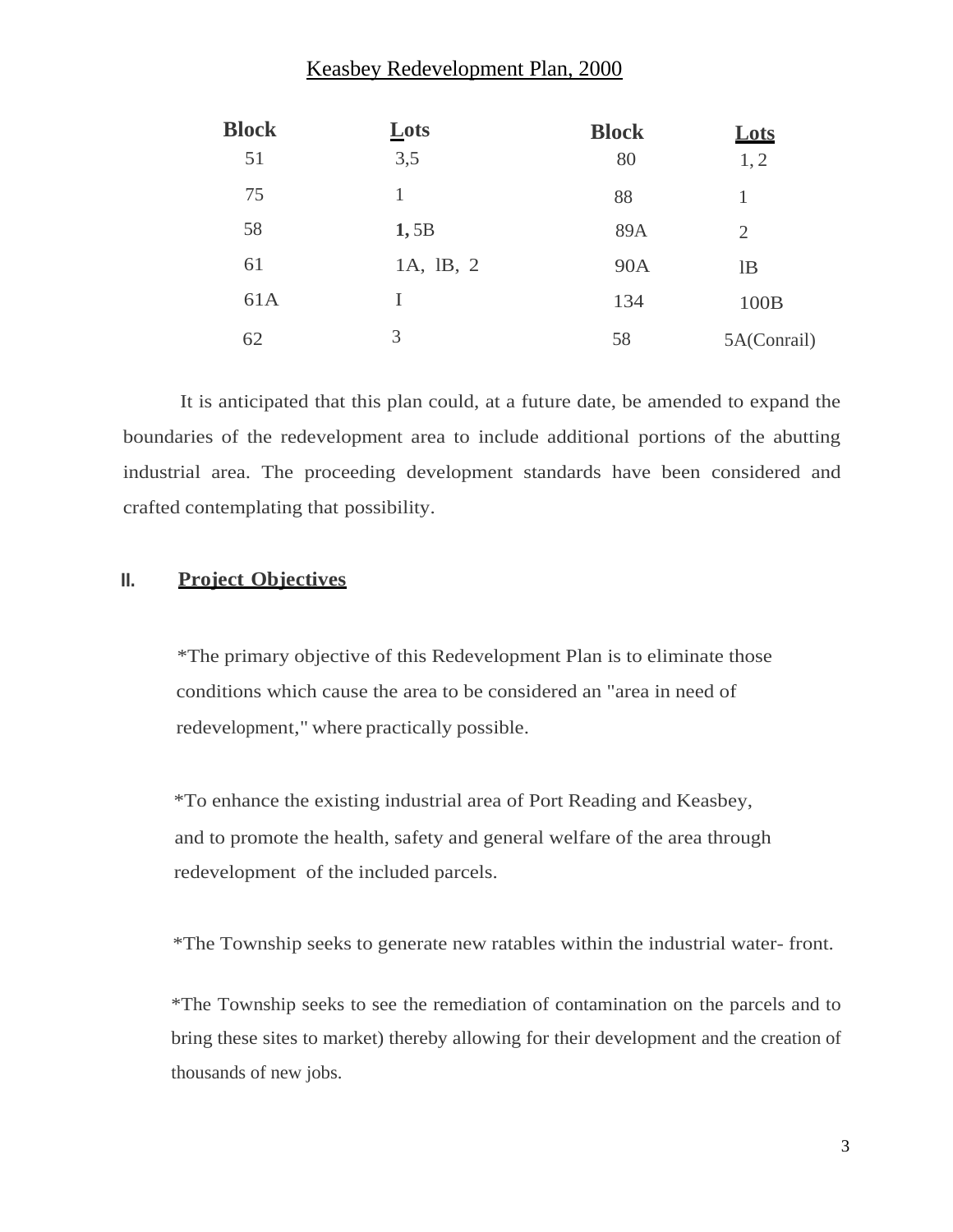\*To permit a wide range of industrial lot sizes, uses and enact reasonable yet flexible controls, both attractive to potential users and appropriate for the site.

\*To separate residential uses from industrial area.

#### **III. Consistency with the Master Plan of the Township of Woodbridge**

#### **A.** Goals and Objectives

This Redevelopment Plan is consistent with the 1990 Master Plan of the Township of Woodbridge in a number of ways. First, the plan achieves or contributes to the following objectives contained in the Township Master Plan:

\*To redevelop the industrial areas along the Raritan River;

\*To encourage the development of the Port Reading waterfront as a planned industrial park;

\*To exclude residential uses from industrial area; and

\*To permit a range of industrial lot sizes and uses within industrial districts.

Additionally, the proposed redevelopment plan contributes to and to the achievement of the following goals as identified in the 1990 Master Plan:

\*To promote the preservation of natural systems and environmentally sensitive areas, particularly wetlands and flood hazard areas;

\*To provide a balance between housing and employment;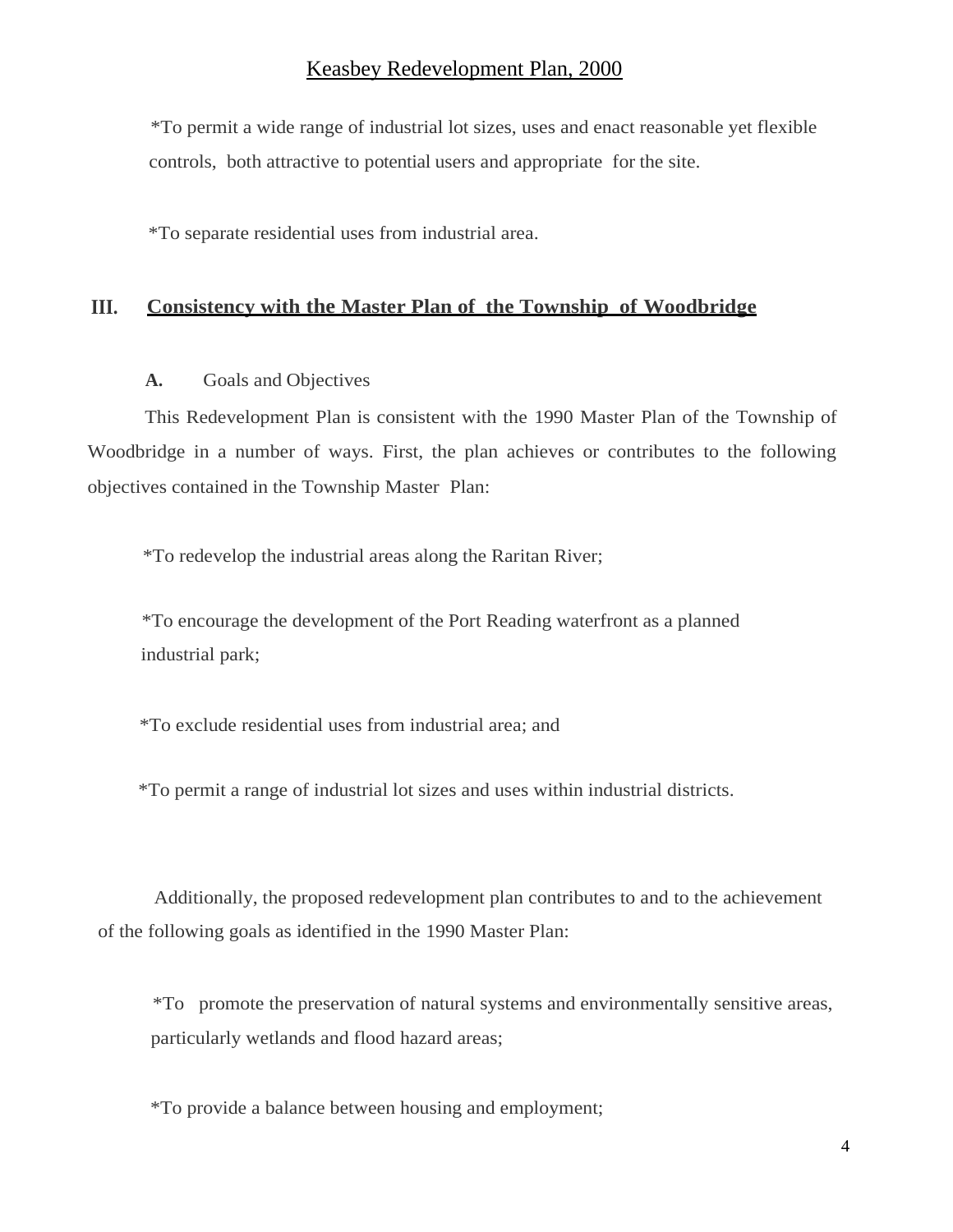\*To safeguard the tax base and provide for a continuing source of employment and tax ratables through appropriate use of non-residential land;

\*To ensure that the Township's land use plan is compatible with those of adjacent municipalities, the county and the state.

A new Master Plan was adopted in 2009 and reexamined in 2016. This amended plan is consistent with the following goals of the 2009 Master Plan:

- To control industrial development by limiting industrial development to land suitable for industrial use, including sites with flat topography, good drainage and access to arterial and primary roadways;
- To control industrial development by permitting a range of industrial lot sizes and uses within industrial districts:
- To control industrial development by excluding residential uses from industrial areas.

#### **B. Recommended Use Purposes**

The Master Plan adopted in 1990 and revised in 1994, recommends the following uses of the study areas:

#### **Keasbev:**

The Master Plan at time of initial adoption recommends this area's continued use for industrial purposes and/or commercial mixed use purposes. The proposed redevelopment plan is consistent in that the plan recognizes the existing zoning and existing uses, and provides a comprehensive redevelopment plan for the area that was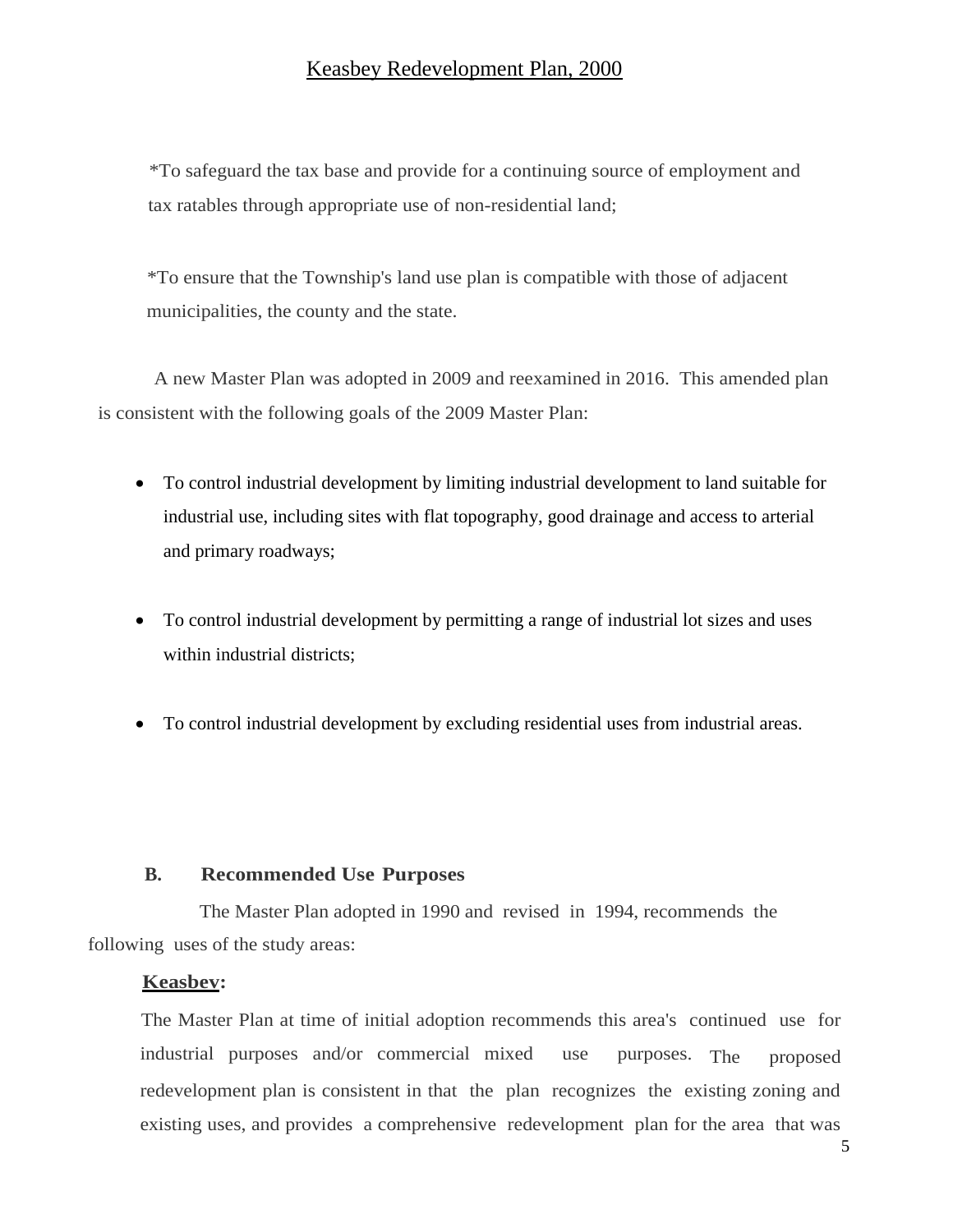recognized as necessary in the 1990 Master Plan (II-28). The 2009 Master Plan recommends this area as redevelopment.

#### **IV. Consistency with Master Plans of Surrounding Townships**

Only two (2) surrounding townships abut the study areas. Edison abuts the Keasbey study area and Carteret abuts the Port Reading study area.

The Township of Edison Master Plan recommends the abutting property known as "Raritan Center" continue to be used for industrial: purposes.

Therein, the proposed redevelopment plan is consistent with the Master Plans of each of the surrounding, abutting towns.

## **V. Consistency with the State Plan**

The State Plan designated much of the Township of Woodbridge as "Towns" with Metro Park recognized as a "Regional Center". The entire township is designated as a "Metropolitan Planning Area", (PAl). The proposed Redevelopment Plan is consistent with this designation in that the goods and services produced within this region will be utilized within the greater metropolitan area and therein contributes to the Metropolitan Planning Area as awhole.

This updated Keasbey Redevelopment Plan is consistent and would effectuate the plans and policies of the New Jersey State Development and Redevelopment Plan (SDRP), adopted in 2001. The SDRP is a unique document that guides State-level development and redevelopment policy as well as local and regional planning efforts. This Plan is consistent with the following statewide goals in the SDRP.

- Revitalize the State's cities and towns;
- Promote beneficial economic growth, development and renewal for all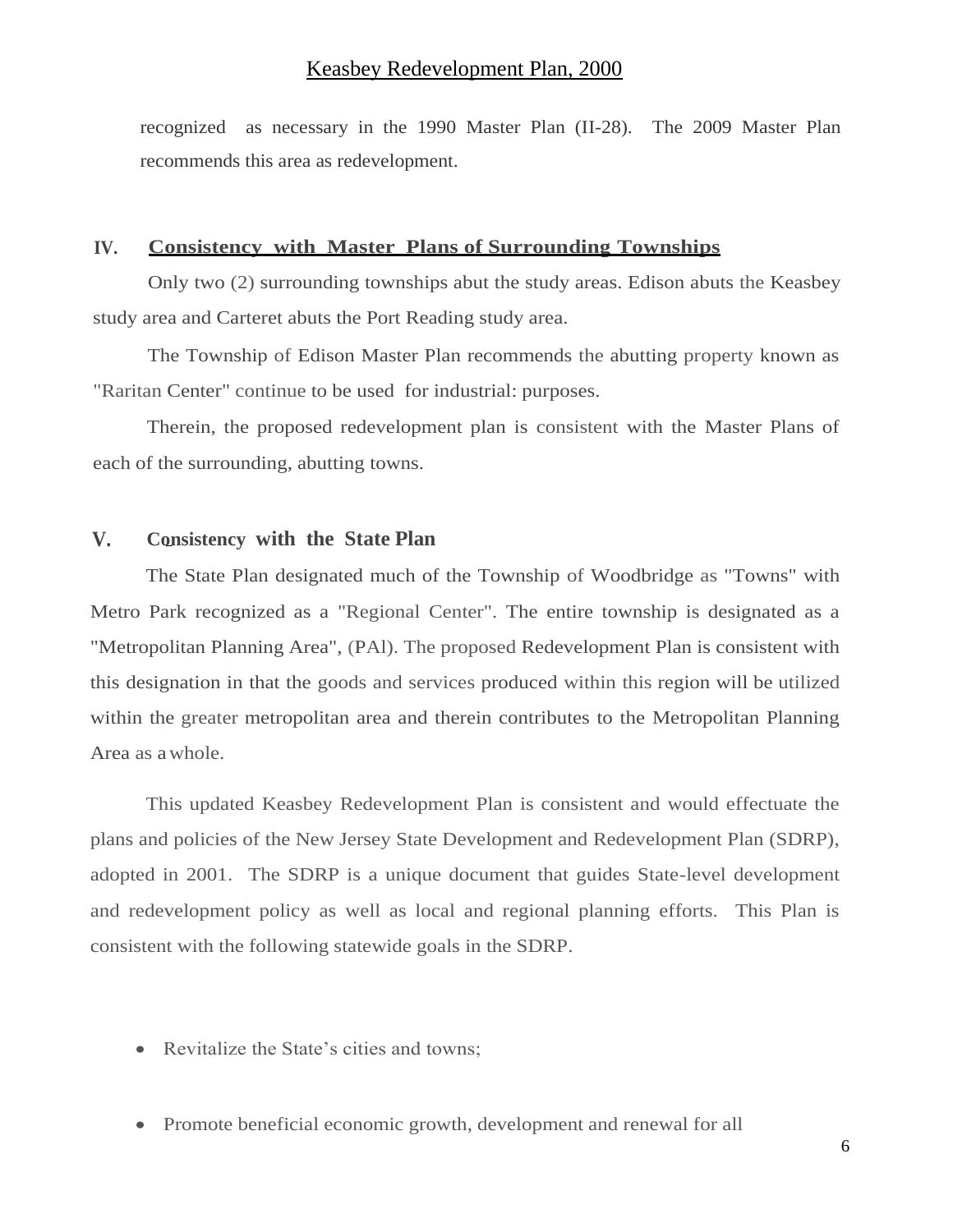residents of New Jersey;

- Protect the environment, prevent and clean up pollution;
- Provide adequate public facilities and services at a reasonable cost;
- Preserve and enhance areas with historic, cultural, scenic, open space, and recreational value;
- Ensure sound and integrated planning and implementation statewide.

## **VI. Land Use Plan**

## **A. Land Use Map**

The attached land use map shows the boundaries of the redevelopment area and the underlying zoning which is to remain in effect. The overlay zoning for which standards and pern1itted uses are set forth below, are consistent with the development standards as set forth in the Municipal Land Use Ordinance of the Township of Woodbridge.

## **B. Existing Zoning**

The following is a recounting of the existing zoning for the area as contained in the larger Land Use and Development Ordinance of the Township of Woodbridge. These zoning controls will remain in effect as the underlying zoning for the area so that existing development is not rendered nonconforming in nature, and in order to allow a great amount of flexibility in the zoning standards.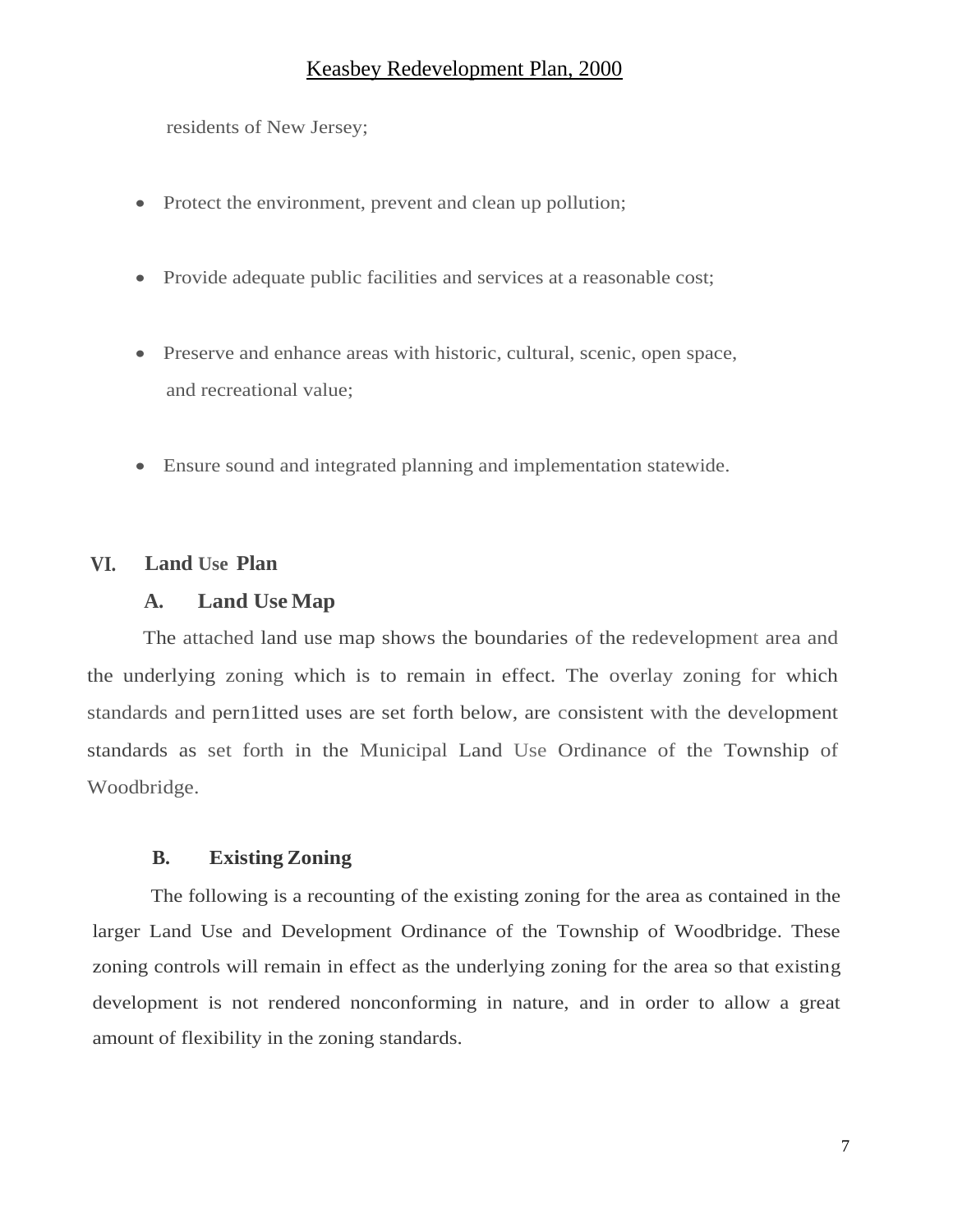## **C. Land Use Provisions**

All the permitted uses in the Light Industrial M-1, Heavy Industrial M-2 Zones are permitted in this Redevelopment Area, including public and private utilities and their transmission facilities.

In addition to the existing zoning or underlying zone standards) the following development regulations and use standards shall be permitted:

A. Purpose - The purpose of these provisions is to provide additional flexibility within which special land use situations and conditions may be accommodated, thereby ensuring the provision of places of employment; compatible land use relationships; additional ratables for the Township; and heavy industrial development along the waterfront while protecting the character of adjacent areas.

B. Planned Development Option - As an alternative to conventional development, the Planning Board may authorize planned developments for areas designated on the Zoning Map in accordance with the requirements of this sectio . The standards herein establish the limits of discretionary action which may be taken by the approving authority administering these provisions. No deviation from these standards may be granted pursuant to N.J.S.A. 40:55D-70.

C. Permitted Uses - A building may be erected, altered or used and a lot or premises may be occupied and used for any of the following purposes:

( l) All the permitted uses in the Light Industrial M-1 and Heavy Industrial M-2 Zones , and public and private utilities and their transmission facilities.

> (2) All industry not inconsistent with the above and that which is totally similar in purpose, character, function and effort.

D. Development Standards - The redevelopment areas specified herewith shall be occupied only as indicated in the Schedule of Bulk Requirements as follows:

(1) Principal Buildings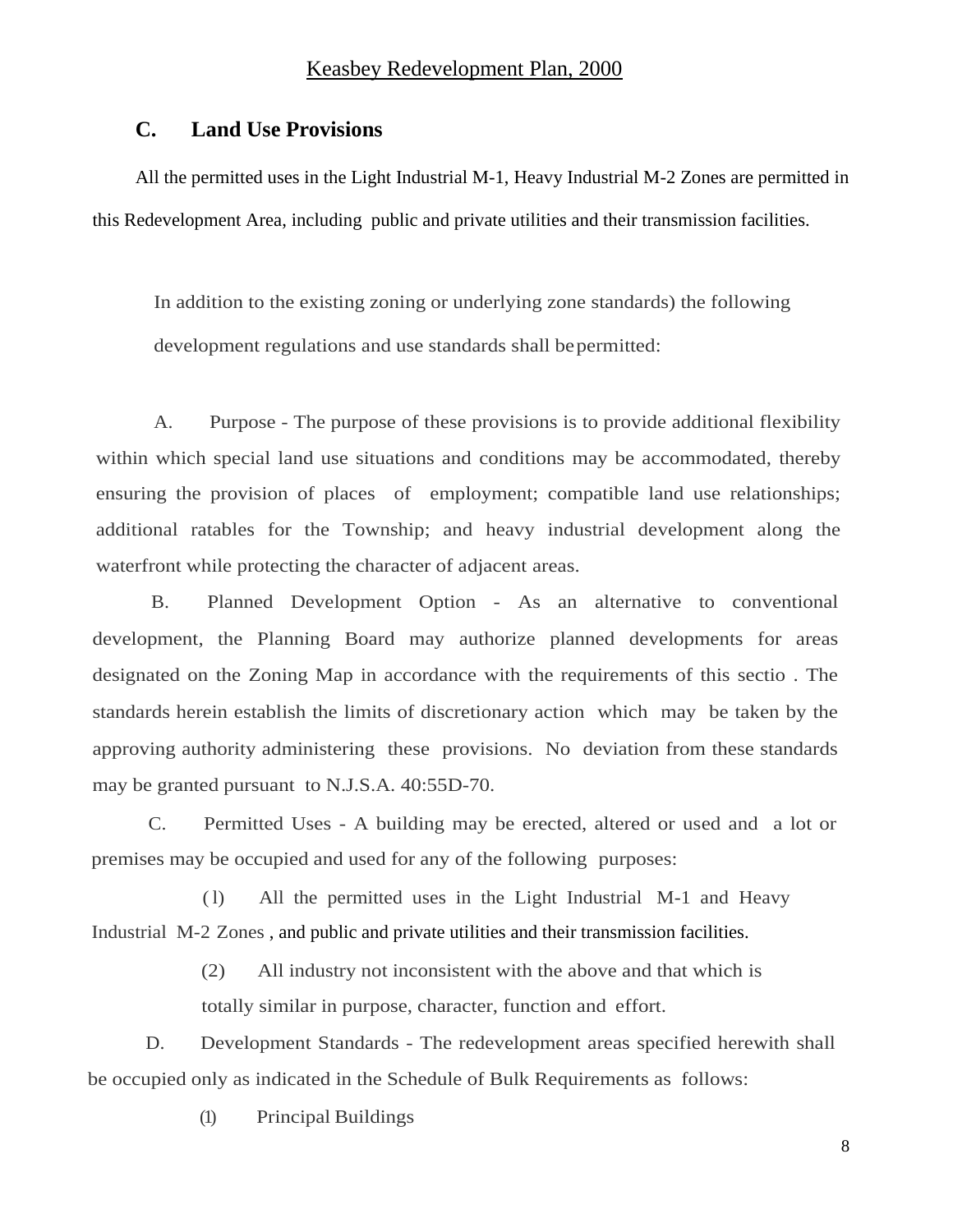- (a) Minimum lot size: thirty (30) acre.
- (b) Minimum lot width: one hundred (100) feet.
- (c) Minimum lot depth: two hundred (200) feet.
- (d) Minimum front yard setback: sixty (60) feet.
- (e) Minimum rear yard setback: thirty (30) feet.
- (f) Minimum side yard setback (each): thirty (30) feet.
- (g) Side and rear yard setbacks may be reduced as follows: No side or rear yard shall be required when the boundary line is a railroad right-of-way line providing direct access to that property.
- (h) Maximum structure coverage: seventy percent (70%).
- (i) Maximum impervious coverage: ninety percent (90%).
- (j) Maximum building height: fifty (50) feet; maximum height

of public and private utility facilities: 150-185 feet as may be warranted through documentation to the Municipal Agency.

(k) Maximum distance between buildings: More than one (I) principal building and lot shall provide a minimum open unoccupied area between buildings equal to the height of the adjoining building or buildings, but not less than fifteen ( 15)feet.

#### (2) Accessory Buildings

Accessory buildings shall meet all the setback requirements of a principal building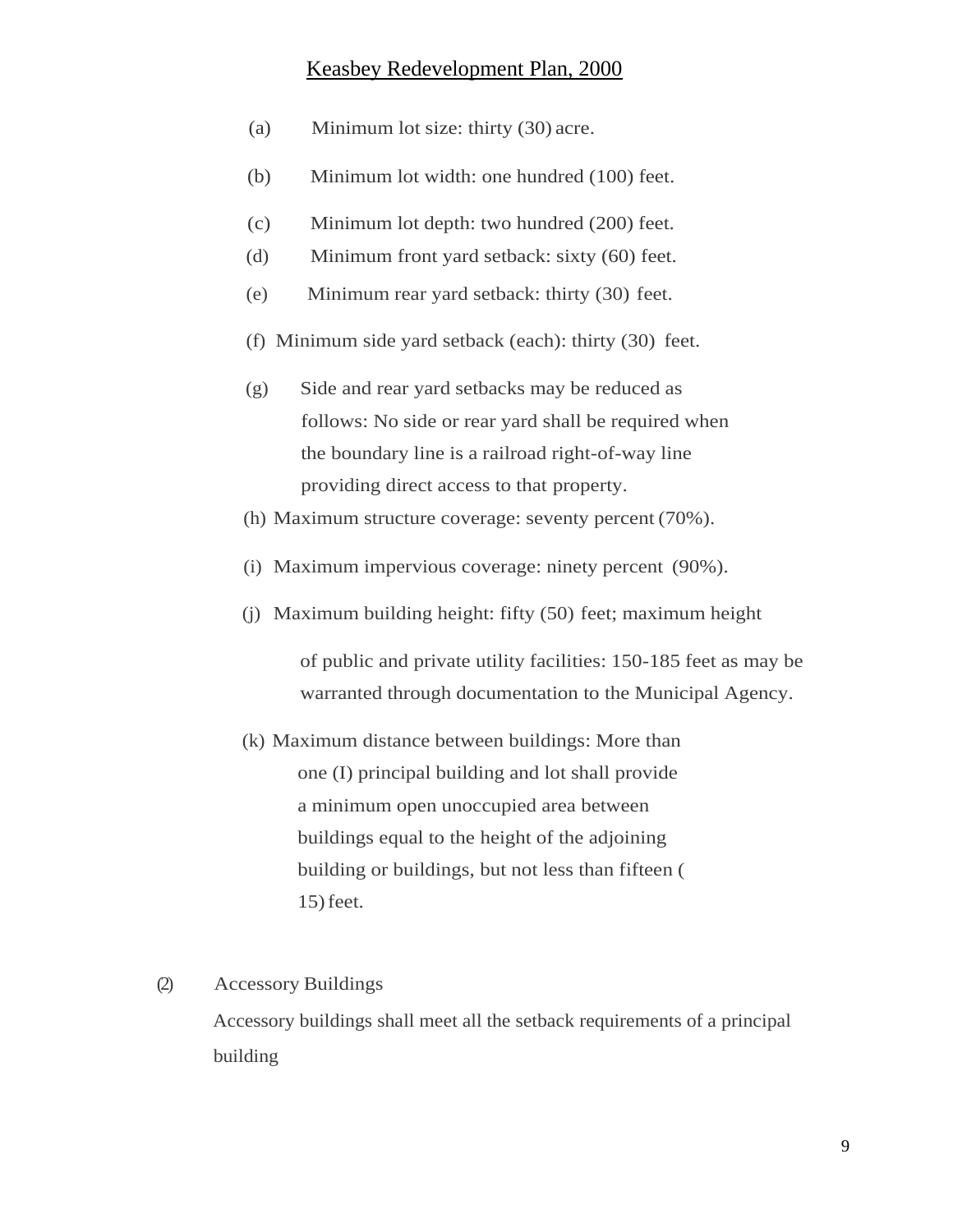## **D. Other Provisions and Requirements**

(1) Off-street parking and loading 1s required subject to the following conditions:

- (a) Manufacturing, research, industrial warehouses, wholesale or laboratories - one (1) parking space for each employee employed at one (1) time on maximum shift, plus ten percent  $(10^{\circ}/o)$  of the employee spaces for visitors, not to exceed forty *(*40).
- (b) offices, office buildings, office research buildings: one(1) parking space for each three hundred (300) square feet of net floor area (not including common areas).
- (2) Loading and Unloading:
	- (a) Loading and unloading shall be provided according to the following schedule:

| Gross Floor Area       | Spaces Required |
|------------------------|-----------------|
| $4,000 - 25,000$       |                 |
| $25,001 - 50,000$      |                 |
| $50,001 - 75,000$      |                 |
| 75,001 - 100,000       |                 |
| Each additional 50,000 | 1 Additional    |

- (b) Screening Loading facilities open to public view shall be screened from public view by a solid fence and evergreen shrubs not less than six (6) feet high.
- (3) Landscaping

(a) Site Considerations - Natural site features, such as existing trees, streams, rock outcroppings, etc., shal1 be preserved wherever possible. Whenever such natural features are absent or insufficient or have been destroyed during the development of the site, additional new plantings of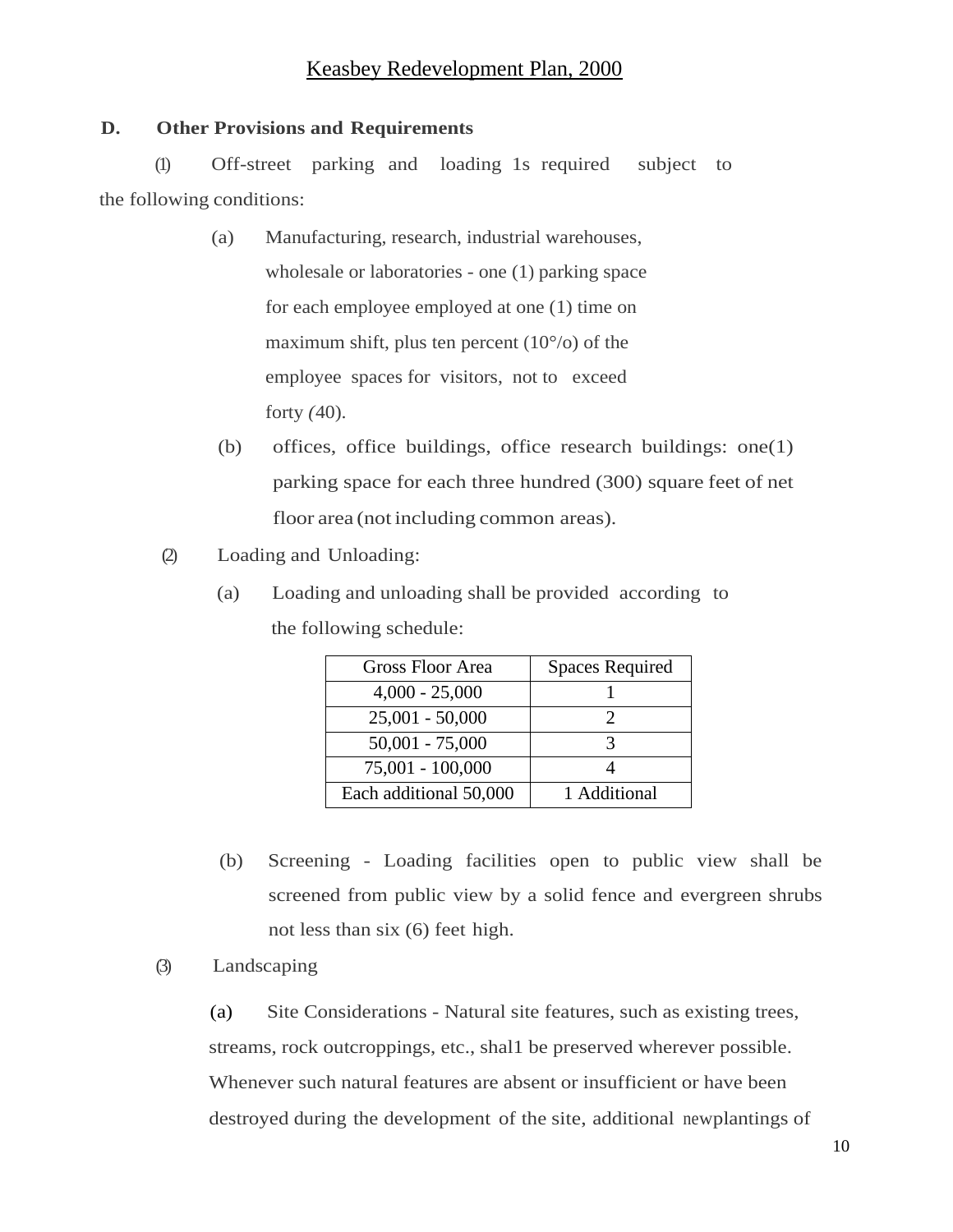a sufficient size as determined by the municipal agency shall be established to provide environmental protection to beautify the buildings and grounds and to provide privacy, shade and the screening out of objectionable features created on the site.

(b) All buffers and landscaped areas shall be protected from adjacent parking areas by curbs or concrete, metal or wood bumpers, at least six (6) inches in height and securely anchored into the ground.

(c) All street trees and on-site deciduous shad trees shall be not less than two and one-half  $(2 \frac{1}{2})$  inches in diameter, measured one (1) foot above the root crown.

(d) Where zone lines abut a single-family residential zone, a solid evergreen buffer planed at a minimum of eight (8) feet in height shall be utilized abutting the property line. Further screening shall be provided by a six (6) foot high architectural, solid fence planted behind the landscaped screen.

#### (4) Outside Storage

No outside storage of materials, raw or finished, shall be stored in any yard or open area unless it is screened from public view by a solid architectural fence.